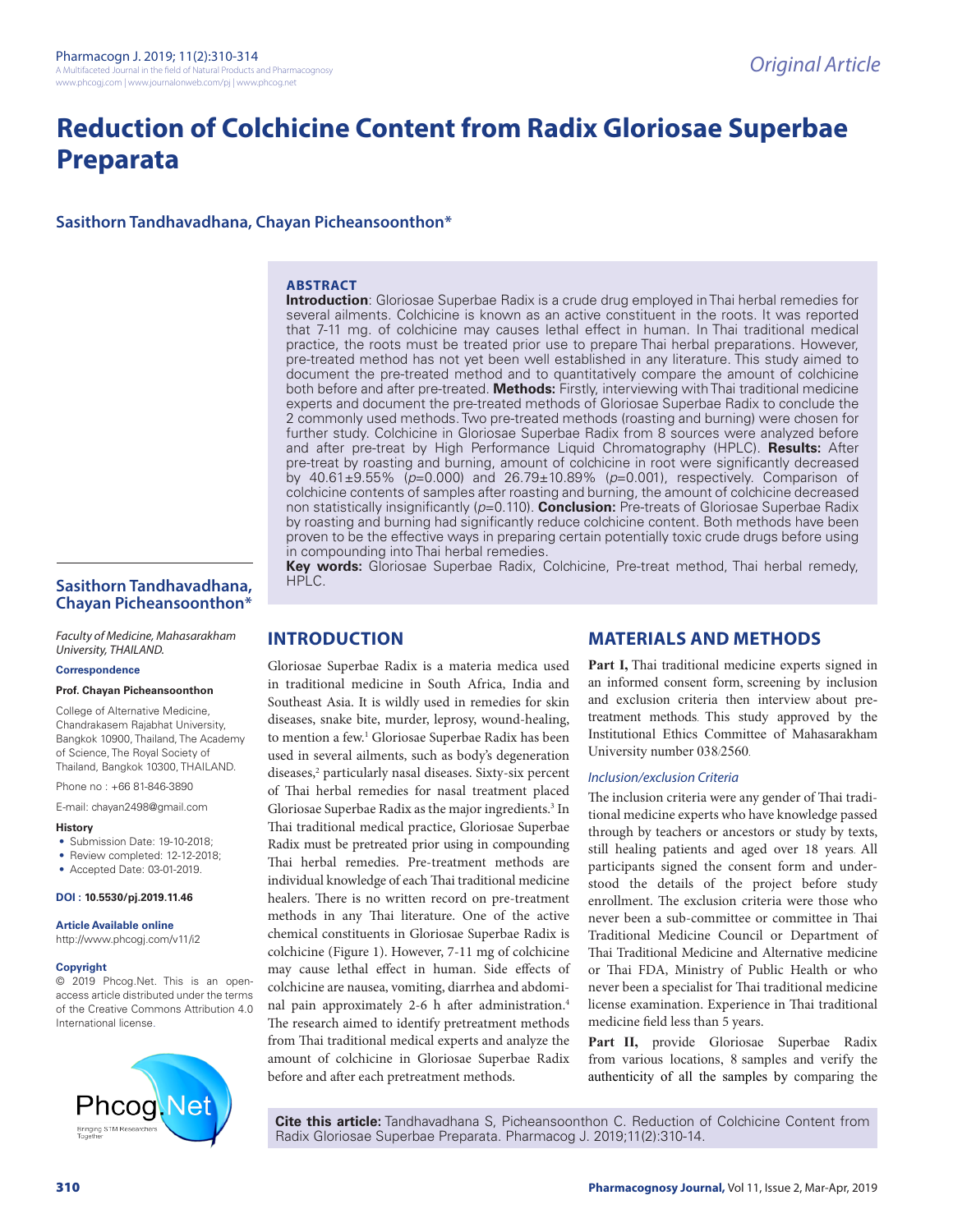macroscopic characteristics of Gloriosae Superbae Radix with The Ayurvedic Pharmacopoeia of India part I volume III and approved by a board member of the Thai Herbal Pharmacopoeia. Each authentic sample divided into 3 groups. First group would be treated as a control, second and third group was pre-treated by methods which Thai traditional medicine experts recommend from part I. Then colchicine extraction and quantitative analysis by High Performance Liquid Chromatography technique.

#### *Chemicals*

Colchicine was purchased from Sigma-*Aldrich co., Ltd Thailand*, methanol and acetronitrile (HPLC grade) from Merck, methanol (AR grade) from Labscan.

#### *Plant Materials*

Total eight roots of Gloriosae Superbae Radix samples, one sample collected form wild population in Khon Kaen province and seven samples purchased from herbal shops in Bangkok and Suphanburi provinces, Thailand. Clean and dried of each sample at 75ºCfor 2 h.

#### *Pretreatment Methods*

*Method 1, Roasting:* The Gloriosae Superbae Radix 300 g were ground and pass through 45  $\mu$ m sieve. Roasted in clay pot  $\varnothing$  10 inches until powder's temperature was 130ºC. the samples were taken out of the heat and cooled.

*Method 2, Burning:* The Gloriosae Superbae Radix 120 g. were put into a clay pot  $\varnothing$  10 cm and covered with 120 g of rice husks giving a 1-inch coverage. Burning the pot and rice husks continued until the temperature at the center of the pot reached 75ºC. Then the heat was stopped but the samples continued being baked in the hot pot until the temperature at the center of the pot reached 90ºC.

# Extraction of Gloriosae Superbae Radix

Both before and after pretreatment 2 methods were extracted in the same manner. The root of Gloriosae Superbae Radix was ground and pass through 45 µm sieve. Take 20 g. (accurately weighted) of each powder sample into thimble (33 x 80 mm) for soxhlet extractor 200 ml. Extraction process was continued for six hours with methanol at 60-65ºC. The solution was evaporated to dryness to get crude extract.

### *HPLC Analysis*

Each crude extract 0.250 g. (accurately weighed) dissolved in 10 ml HPLC grade methanol in volumetric flask after that 1 ml of stock solution was further diluted in another 10 ml HPLC grade methanol in volumetric flask then subjected to HPLC for qualitative and quantitative analysis of colchicine and other compounds. The HPLC system consist of Shimadzu LC-20AD which was equipped with photodio dearray detector (Shimadzu SPD-M 20 A), Phenomenex Column (RP, Kromasil 5u 100A C-18, 150x4.60 mm), Guard column, (Kromasil 5u 100A C-18, 2.1 mm) and data were integrated by Shimadzu Class VP series software. Separation was achieved with a two pump isocratic program for pump A and B (acetronitrile:  $H_2O$ , 38:62). The flow rate was 1 ml/min, runtime 10 min and determined at wave length 350 nm. Results were obtained by comparison of peak areas of the samples with the calibration curve of referent standard. Every process was repeated 3 times.

#### *Validation Method Linearity*

The following concentration of colchicine 0.031, 0.063, 0.125, 0.375, 0.500 and 0.750 mg/ml were prepared and analysis by HPLC. Graph between concentration of standard colchicine and area under curve was plotted and calculated for linear regression.

#### *Accuracy and Precision*

The concentration of colchicine 0.031, 0.125 and 0.500 mg/ml was analysis by HPLC for only intraday precision, because running time of each sample was 10 min. Overall analysis was for less than 12 h. The percent recovery and relative standard deviation were calculated.

#### *Statistical Analysis*

For both parts, all categorical data were analyzed using percentage. The continuous data which were comparisons before and after pretreatment as well as those between the different pretreatment methods were analyzed using dependent t-test and independent t-test, respectively. Both of these tests were based on 2-sided t-tests where  $\alpha = 0.05$  was considered as statistically significant. All the statistical analyses were conducted using SPSS. version 11.5

# **RESULTS**

#### Part I

#### *Participant Demographics*

Five Thai traditional medicine experts were enrolled. The average age and working time of the study participants were 71.4±4.2 and 41.0±15.6 years, respectively. All participants were male and got knowledge passed through ancestors. Amount of participants have been working as committees in Department of Thai Traditional Medicine, Ministry of Public Health and Thai Traditional Medicine Council were 80% and 40%, respectively. Forty percent of participants ever been specialists for Thai traditional medicine license examination. Every participant has at least 1 Thai traditional medicine license. Demographics and qualification data showed property of all participants comply inclusion and exclusion criteria. (Table 1)

#### *Result of Interview about Pretreatment*

The interview results, every Thai traditional medicine experts using heating for pretreatment Gloriosae Superbae Radix. The basic pre-treat

#### **Table 1: Participant demographics.**

| <b>Details</b>                                                     | Participants,<br>n (%) |
|--------------------------------------------------------------------|------------------------|
| Age, years (mean $\pm$ SD)                                         | $71.4 + 4.2$           |
| Gender, male, n (%)                                                | $5(100\%)$             |
| Status, married, n (%)                                             | $5(100\%)$             |
| Education, secondary education, n (%)                              | 1(20%)                 |
| Bachelor's Degree, n (%)                                           | $2(40\%)$              |
| Over bachelor's Degree, n (%)                                      | 2(40%                  |
| Thai traditional medicine knowledge from ancestors, n (%)          | $5(100\%)$             |
| Amount of Thai traditional medicine license                        |                        |
| 1 license, $n$ $(\%)$                                              | $3(60\%)$              |
| 2 license, $n$ $(\%)$                                              | 1(20%)                 |
| $3$ license, n $(\%)$                                              | 1(20%)                 |
| Thai traditional medicine experience years (mean $\pm$ SD)         | $41.0 \pm 15.6$        |
| Amount of patients, 10-20 patients/month, n (%)                    | $2(40\%)$              |
| $> 100$ patients/month, n $(\%)$                                   | $3(60\%)$              |
| Ever been committee of Thai Traditional Medicine<br>Council, n (%) | $2(40\%)$              |
| Ever been a specialist for Thai traditional medicine license       | 2(40%)                 |
| Examination, $n$ $(\%)$                                            |                        |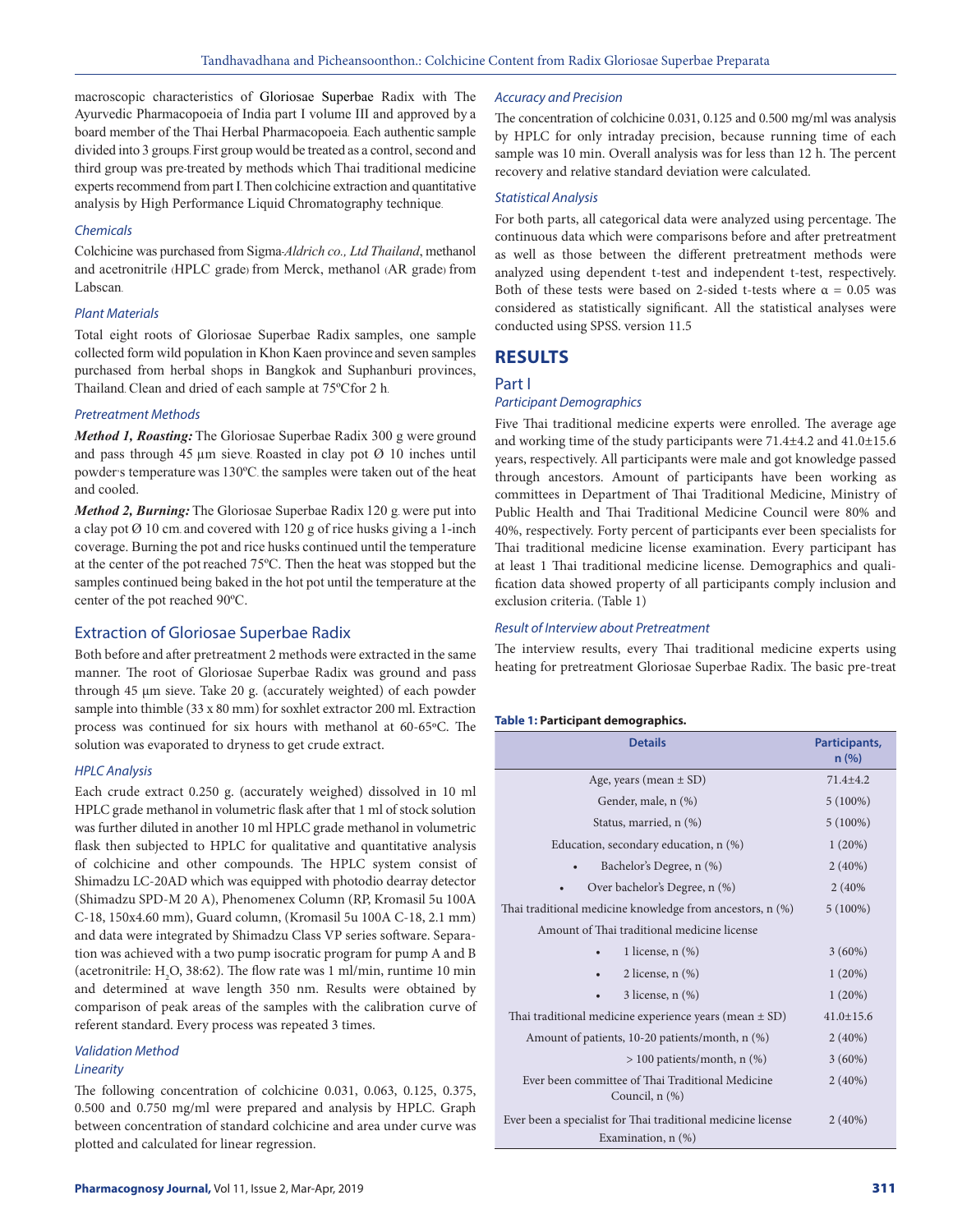| <b>Details</b>                                            | Participants,<br>n(%) | <b>Remark</b>                                                                                  |
|-----------------------------------------------------------|-----------------------|------------------------------------------------------------------------------------------------|
| Pretreatment objective                                    |                       |                                                                                                |
| Toxin reduction, $n$ $(\%)$                               | $3(60\%)$             |                                                                                                |
| Toxin and property<br>reduction, $n$ $(\%)$               | $2(40\%)$             |                                                                                                |
| Property doesn't change after<br>pretreatment, yes, n (%) | $5(100\%)$            |                                                                                                |
| Basic pre-treat method was<br>roasting, $n$ $(\%)$        | $5(100\%)$            |                                                                                                |
| Basic pre-treat method was<br>burning, $n$ $(\%)$         | $5(100\%)$            | 3 persons of experts<br>recommend that it's more<br>complicated method than<br>roasting method |

#### **Table 2: Results of interview about pretreatment.**

methods were roasting and burning. Hence, we decided to set the roasting and burning methods for the study. (Table 2)

#### Part II

Color of Gloriosae Superbae Radix after pre-treated by roasting and burning were darker than control sample. The moisture of pre-treated by roasting and burning groups compare with control group were significantly decreased 52.13±3.81% (*p*=0.000) and 19.30±3.06% (*p*=0.000), respectively. The control group extract gave dark brown oil as same as the pre-treated by roasting and burning groups extract. The average amount of extract on control group was 6.79±1.45% w/w dried root less than the extract of roasting and burning groups were 7.77±1.46% and 6.93±1.45%, respectively.

This HPLC analysis method was accepted for determination of colchicine in Gloriosae Superbae Radix which it validation method showed the coefficient of determination  $(R^2)$  0.993 (Figure 2) and the percent recovery between 97-107%. The HPLC chromatogram of referent standard colchicine was showed in the Figure 3. The HPLC chromatogram of Gloriosae Superbae Radix extract before and after pre-treated by roasting and burning methods were showed in the Figure 4-6. The retention time of colchicine appeared at 3.429 min. The position of colchicine in HPLC chromatogram of extract was identified by comparison of retention time. The retention time of control extract, pre-treated by roasting and burning extracts appeared at 3.430, 3.431 and 3.429 min, respectively.

The amount of colchicine in crude extract determined by comparison of the area under curve with calibration curve of colchicine. The average amount of colchicine in Gloriosae Superbae Radix extract before pre-treated was 14.065±2.942 mg/g and after pre-treated by roasting and burning were 8.371±2.214 and 10.319±2.548 mg/g, respectively. Comparison between before-after pretreatment, average amount of colchicine after pre-treated by roasting and burning were significantly decreased by 40.61±9.55% (*p*=0.000) and 26.79±10.89 (*p*=0.001), respectively. Comparison between roasting and burning method, amount of colchicine after pre-treated by roasting were less than burning averagely 17.61±15.83%. It doesn't statistic significantly difference (*p*= 0.110). (Table 3)

# **DISCUSSION**

Result of this study demonstrated that roasting and burning methods recommended by 5 Thai traditional medical experts. Both methods, roasting and burning, significantly reduced colchicine content in Gloriosae Superbae Radix: 40.61±9.55% (*p*=0.000) and 26.79±10.89









**Figure 3:** HPLC chromatogram of standard colchicine.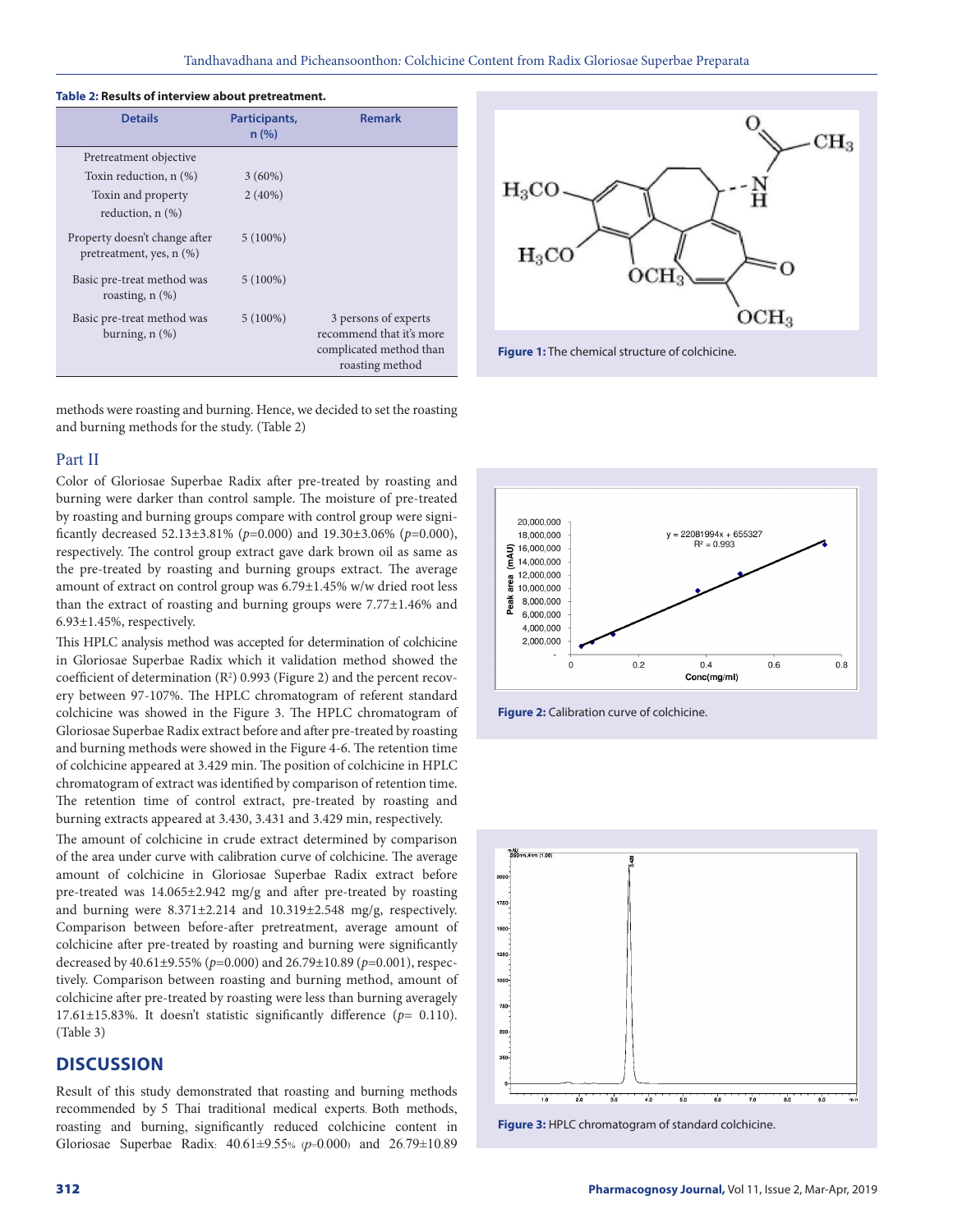

**Figure 4:** HPLC chromatogram of group 1 extract (control group).



**Figure 5:** HPLC chromatogram of group 2 extract (pre-treated by roasting).



burning).

| <b>No</b>            | <b>Sources</b>                         | Amount of colchicine in extract        |                              |                             |  |
|----------------------|----------------------------------------|----------------------------------------|------------------------------|-----------------------------|--|
|                      |                                        | $(mq/extract 1 q)$ (mean $± SD$ , n=3) |                              |                             |  |
|                      |                                        | <b>Group 1</b>                         | <b>Group 2</b>               | <b>Group 3</b>              |  |
|                      |                                        | (control<br>group)                     | (pre-treated<br>by roasting) | (pre-treated<br>by burning) |  |
| 1                    | Thai herbal shop 1<br>(Aug 27, 2014)   | $11.617+0.236$                         | $7.428 + 0.047$              | $9.447 + 0.231$             |  |
| $\overline{2}$       | Thai herbal shop 1<br>(Apr1, 2015)     | $16.452 \pm 0.025$                     | $11.230 \pm 0.033$           | $12.743 \pm 0.300$          |  |
| 3                    | Thai herbal shop 2<br>(Apr1, 2015)     | 10.966±0.194                           | $6.050 \pm 0.013$            | $6.281 \pm 0.020$           |  |
| $\overline{4}$       | Thai herbal shop 3<br>(Apr1, 2015)     | 14.829±0.268                           | $6.847 \pm 0.175$            | 13.015±0.256                |  |
| 5                    | Thai herbal shop 4<br>(Apr1, 2015)     | $9.855 \pm 0.027$                      | $6.966 + 0.204$              | $7.459 + 0.310$             |  |
| 6                    | Thai herbal shop 5<br>(Apr1, 2015)     | 14.197±0.243                           | $7.145 + 0.047$              | $10.966 + 0.194$            |  |
| 7                    | wild collection (Feb<br>24, 2015)      | $17.161 \pm 0.350$                     | $9.225 \pm 0.311$            | $9.798 + 0.266$             |  |
| 8                    | Thai herbal shop 6<br>(Apr 23, 2015)   | 17.442±0.245                           | $11.652+0.234$               | $12.845+0.306$              |  |
|                      | Ave (mean $\pm$ SD)                    | 14.065±2.942                           | $8.371 \pm 2.214$            | $10.319 \pm 2.548$          |  |
|                      | % Decreasing compare                   |                                        | $40.61 + 9.55$               | $26.79 + 10.89$             |  |
|                      | with control group.                    |                                        | $(p=0.000)$                  | $(p=0.001)$                 |  |
| % Decreasing compare |                                        |                                        |                              | $17.61 + 15.83$             |  |
|                      | between roasting and<br>burning group. |                                        |                              | $(p=0.110)$                 |  |

(*p*=0.001), respectively. However, both pretreatment method did not demolish all colchicine content from the crude drug.

The range of colchicine content in each sample of the control group was 9.855±0.027 to 17.442±0.245 mg/1-g-extract. The results may be associated with the plant age and the plant locations and, also, the harvesting season. The colchicine contents of Gloriosae Superbae Radix were varied from herbal shops or sources, hence the variation of colchicine content in control group. Therefore, a certain plant age, specific place of cultivation and collecting season of the samples are factors required for further study.

After roasting and burning, the colchicine content was found to be reduced, compared with the control group, 40.61±9.55% and 26.79±10.89%, respectively. That mean variable of minimum to maximum value in each method around 20%. The result may be due to the combination of several factors, such as 1) Percent reductions of moisture content in samples compared with control group of each sample were comparably difference. We found that percent reduction of moisture content positively correlated with percent reduction of colchicine content. 2) Method of temperature assessment during pre-treat and cooling times waiting were carried on using the manual method and the open systems. The environmental temperatures affected the temperature assessment. After the pretreatment processes kept the Gloriosae Superbae Radix samples in tight containers at room temperature. 3) While waiting for samples to cool down after roasting, the temperature of some samples were found decreasing to the room temperature only but some samples the temperature increase 6ºC before decrease to the room temperature. The subgroup which the temperature decrease to the room temperature only can reduced colchicine content around 45% to 50% but the other subgroup reduced colchicine content around 33% to 40%. However, we